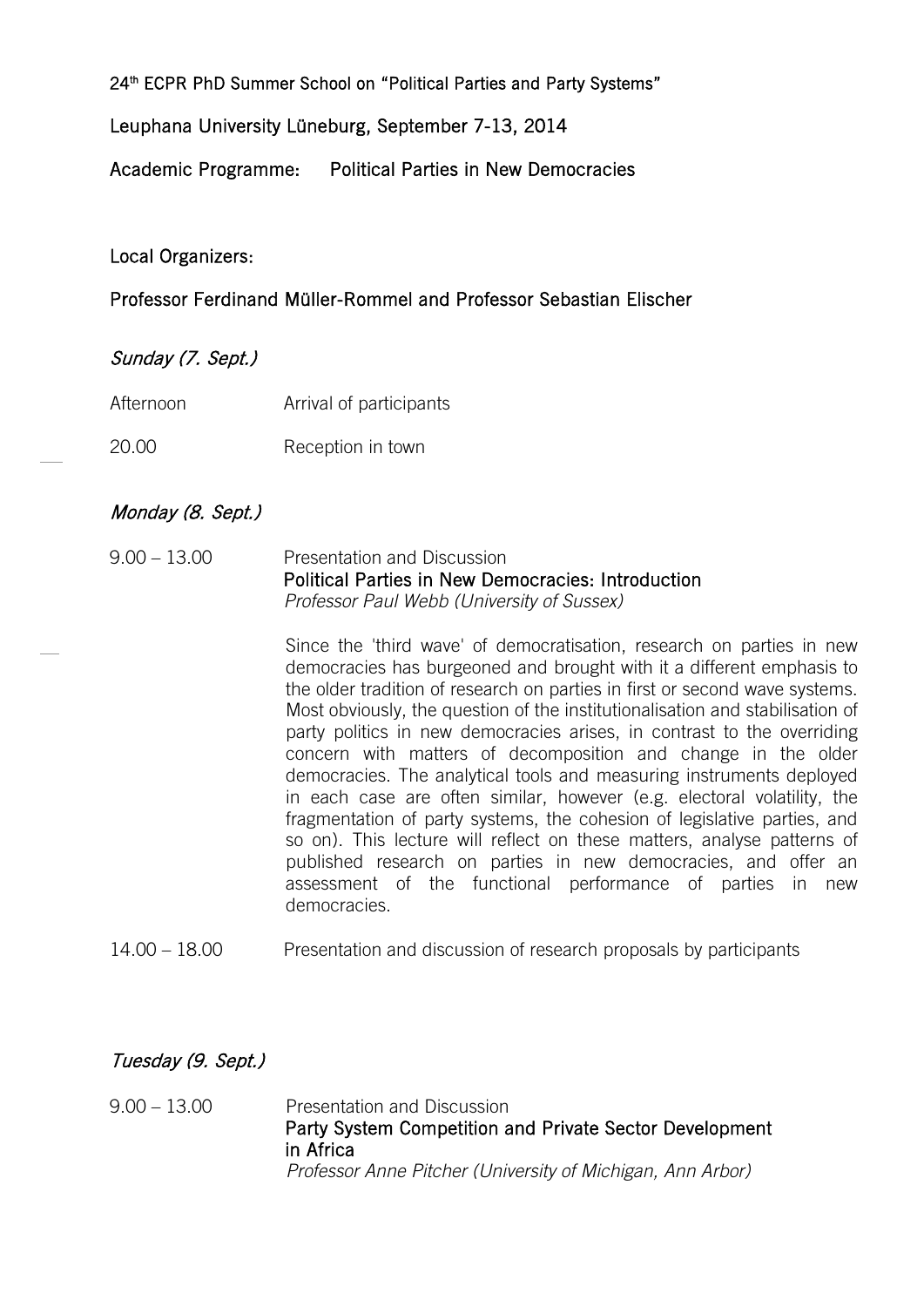The literature on party politics in Africa's relatively recent democracies has been preoccupied with parties as organizations and parties in the electorate but has paid much less attention to the role of parties in government. This oversight is rather surprising given that many African countries were adopting transformative neoliberal economic policies at the same time that they were transitioning to democracy. Have party system dynamics affected economic policy choices and outcomes? Has the growth of new actors in the private sector had an impact on party politics? This lecture discusses how the logic of party system competition has shaped private sector development in Africa.

- 14.00 18.00 Presentation and discussion of research proposals by participants
- 19.00 Reception at the Centre for the Study of Democracy

### Wednesday (10. Sept.)

#### 9.00 – 13.00 Presentation and Discusssion Political Party Systems in Democratizing Asia *Professor Dr*. *Aurel Croissant (University of Heidelberg)*

This lecture analyses the institutionalization and nationalization of political parties and party systems in Asian democracies in national, regional and international comparison. The analysis demonstrates that the degree of territorial homogenization and formal institutionalization of party organizations differs among these nations but is predominantly low, compared to other non-Asian party systems. Building on these findings, potential explanations for these characteristics of the party systems will be discussed as well as the consequences for broader processes of democratization and democratic consolidation.

14.00 – 18.00 Presentation and discussion of research proposals by participants

## Thursday (11. Sept.)

### 9.00 – 13.00 Presentation and Discussion Party Politics in Central and Eastern Europe *Professor Dr. Ferdinand Mülle-Rommel (Leuphana University Lüneburg) Dr. Fernando Casal Bertoa (University of Nottingham)*

Research on parties in new democracies requires different emphases, and, often, different conceptual and measurement tools than the analysis of established parties and party systems. This lecture will discuss, using the general framework of institutionalization, volatility, closure and fragmentation of party systems, the success of new parties, the relations among party elites, the interplay between demand and supply of party politics, and the contribution of parties to the quality of representation and accountability in the new democracies of Central and